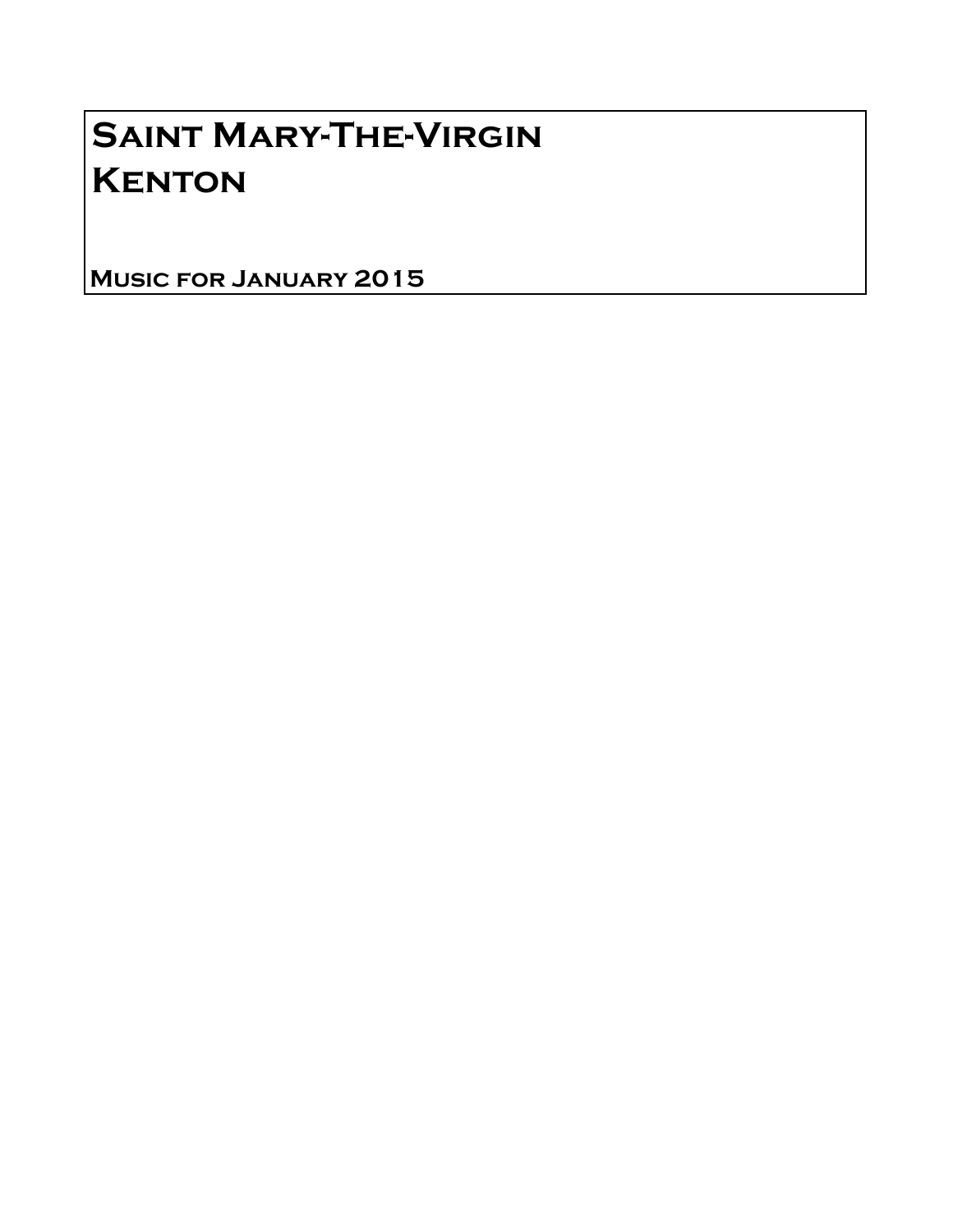| 1st January                                                                              | <b>New Year's Day</b>                                              |                                                                                                                                                                                 |
|------------------------------------------------------------------------------------------|--------------------------------------------------------------------|---------------------------------------------------------------------------------------------------------------------------------------------------------------------------------|
| Introit<br><b>Responsorial Psalm</b>                                                     | 161 (t 385)<br>Page 17                                             | For Mary, Mother of the Lord                                                                                                                                                    |
| Gradual<br>Offertory<br>Communion<br>Recessional                                         | 39<br>258<br>40<br>25                                              | Unto us a boy is born<br>O Christ the same through all our story's pages<br>What child is this<br>God rest you, merry gentlemen                                                 |
|                                                                                          | Setting                                                            | Missa Simplex & Lourdes Gloria I                                                                                                                                                |
|                                                                                          | At communion                                                       |                                                                                                                                                                                 |
| 4th January                                                                              | <b>Epiphany</b>                                                    |                                                                                                                                                                                 |
| Introit<br><b>Responsorial Psalm</b><br>Gradual<br>Offertory<br>Communion<br>Recessional | 52<br>Page 19 - second setting<br>48<br>36<br>282<br>47<br>Setting | O worship the Lord in the beauty of holiness<br>Bethlehem of noblest cities<br>The first nowell<br>Faithful shepherd<br>As with gladness<br>Frances Bradford & Lourdes Gloria I |
|                                                                                          | At communion                                                       |                                                                                                                                                                                 |
| 11th January                                                                             | <b>Baptism of Jesus</b>                                            |                                                                                                                                                                                 |
| Introit<br><b>Responsorial Psalm</b><br>Gradual<br>Offertory<br>Communion                | 58 (t12)<br>Page 102                                               | The sinless one to Jordan came                                                                                                                                                  |
|                                                                                          | 419<br>137                                                         | O Holy Spirit, Lord of grace<br>Come Down, O Love Divine                                                                                                                        |
| Recessional                                                                              | 465                                                                | Thou didst leave thy throne and thy kingly crown                                                                                                                                |
|                                                                                          | Setting                                                            | <b>Belmont Mass</b>                                                                                                                                                             |
|                                                                                          | At communion                                                       | Let all the world                                                                                                                                                               |